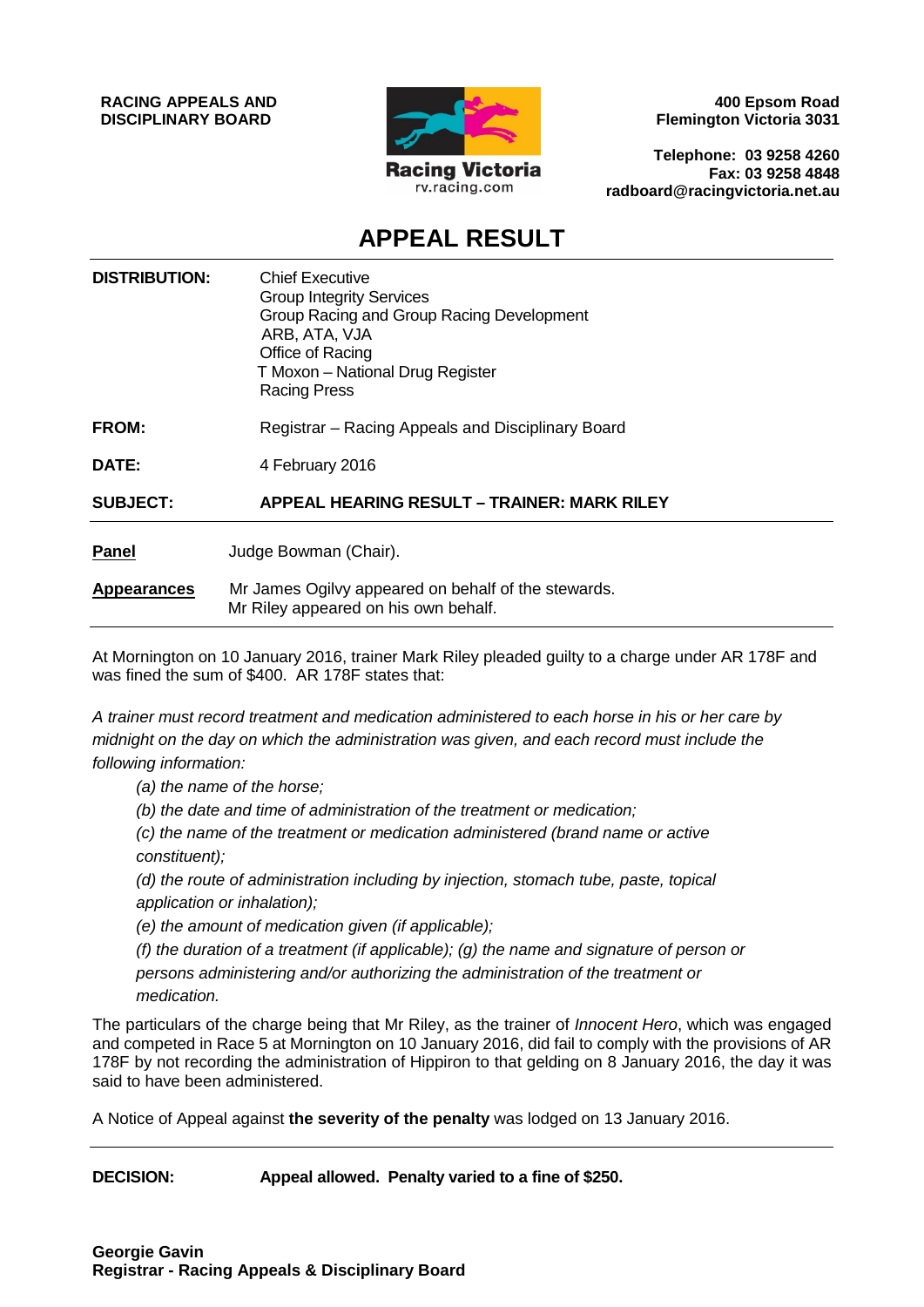# **TRANSCRIPT OF PROCEEDINGS**

# **RACING APPEALS AND DISCIPLINARY BOARD**

\_\_\_\_\_\_\_\_\_\_\_\_\_\_\_\_\_\_\_\_\_\_\_\_\_\_\_\_\_\_\_\_\_\_\_\_\_\_\_\_\_\_\_\_\_\_\_\_\_\_\_\_\_\_\_\_\_\_\_\_\_\_\_

### **HIS HONOUR JUDGE J. BOWMAN, Chairman**

#### **EXTRACT OF PROCEEDINGS**

#### **DECISION**

#### **TRAINER: MARK RILEY**

#### **MELBOURNE**

# **THURSDAY, 4 FEBRUARY 2016**

MR J. OGILVY appeared on behalf of the RVL Stewards

MR M. RILEY appeared on his own behalf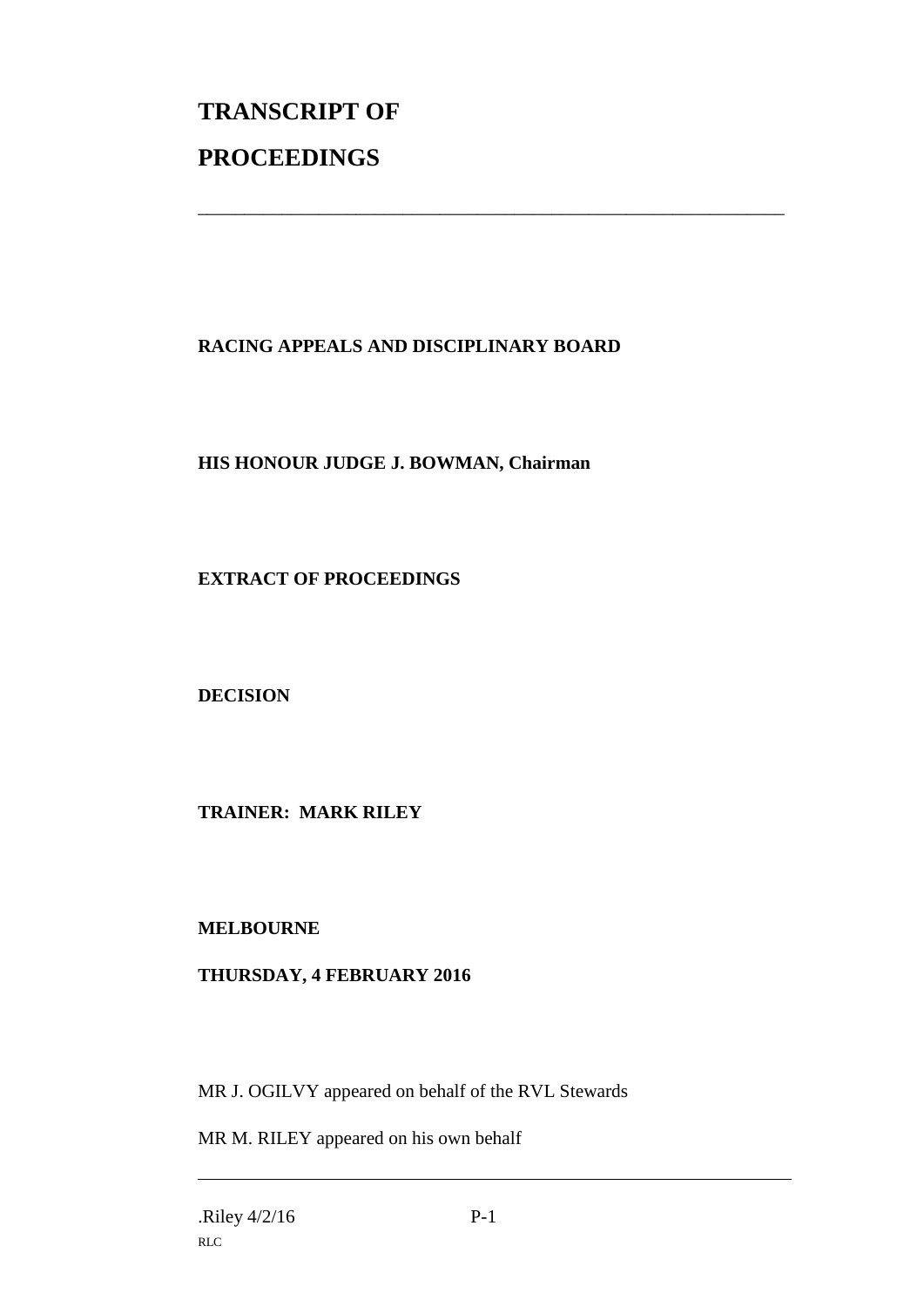CHAIRMAN: Mark Riley has pleaded guilty to a breach of Rule 178F, in that he failed to record the administration of a needle of iron to the horse, Innocent Hero, on 8 January 2016. Innocent Hero was to race at Mornington on 10 January 2016. A stable inspection by Stewards on 9 January 2016 resulted in a puncture mark or a scab on the neck of Innocent Hero being detected. This naturally prompted an investigation. This investigation was not assisted by the failure of a member of Mr Riley's staff to make the appropriate entry in relation to the iron treatment in the treatment book. Mr Riley was away at the time but it has been admitted that that is no excuse.

Ultimately, no more serious charge was laid, but obviously time and energy were expended on an inquiry which may have been foreshortened had the treatment book included the relevant entry. It is not suggested that the book was otherwise deficient. Mr Riley was fined \$400 on 10 January 2016 and the appeal is concerning that penalty.

The proper maintenance of the treatment book is a very important matter, particularly in the current climate. It is something that can relate in an important way to matters affecting the image of racing. In the case of Brendan McCarthy on 27 May 2015 at this Board chaired by Judge Russell Lewis, it was stressed that it was essential that proper treatment records be maintained and considered that a breach of the rule to be an all-too-frequent offence committed by trainers. Mr McCarthy was fined \$750.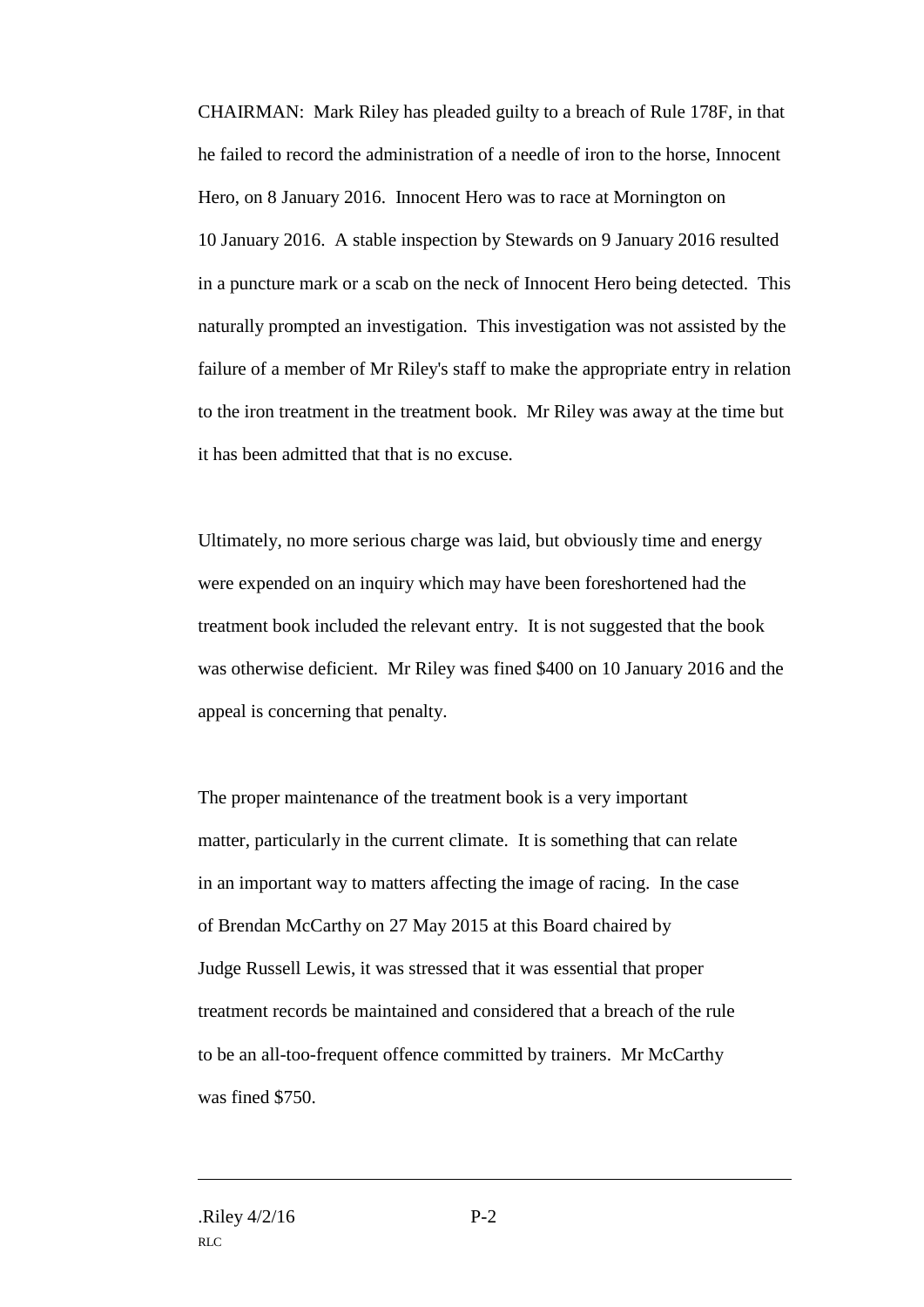Two points should be made in this regard: one is that the offence occurred in the context of Mr McCarthy being suspended for a much more serious offence; secondly, it was apparent that Mr McCarthy had failed to record treatment of the relevant horse for a period of a week prior to race day. The omission in the present case is for one day.

The warning issued by Judge Lewis and the Board was timely, accurate and justified. However, I must also take into account the necessity of ensuring that the penalties imposed in each case be seen to be fair, taking into account penalties in other cases. Obviously the circumstances of each individual case will differ and the penalties will not always be identical. However, overall, fairness should be evident.

Since the warning by Judge Lewis, there have been seven recorded breaches of the rule, including that by Mr Riley. The other six offenders were severely reprimanded, reprimanded or reminded of their obligations. None were fined. Two of the breaches have occurred since Mr Riley was fined \$400 on 10 January 2016. One trainer was reprimanded, namely Ms Shillito on 16 January 2016, and one severely reprimanded, Mr Lillie, on the same day.

The circumstances of the other six cases since the warning by Judge Lewis are not known. It seems to me that the imposition of a fine is fully justifiable for offences of this nature depending on the circumstance. Mr Riley's offence is clearly a significantly less serious one than that of Mr McCarthy. However, I am of the view that a fine should be imposed.